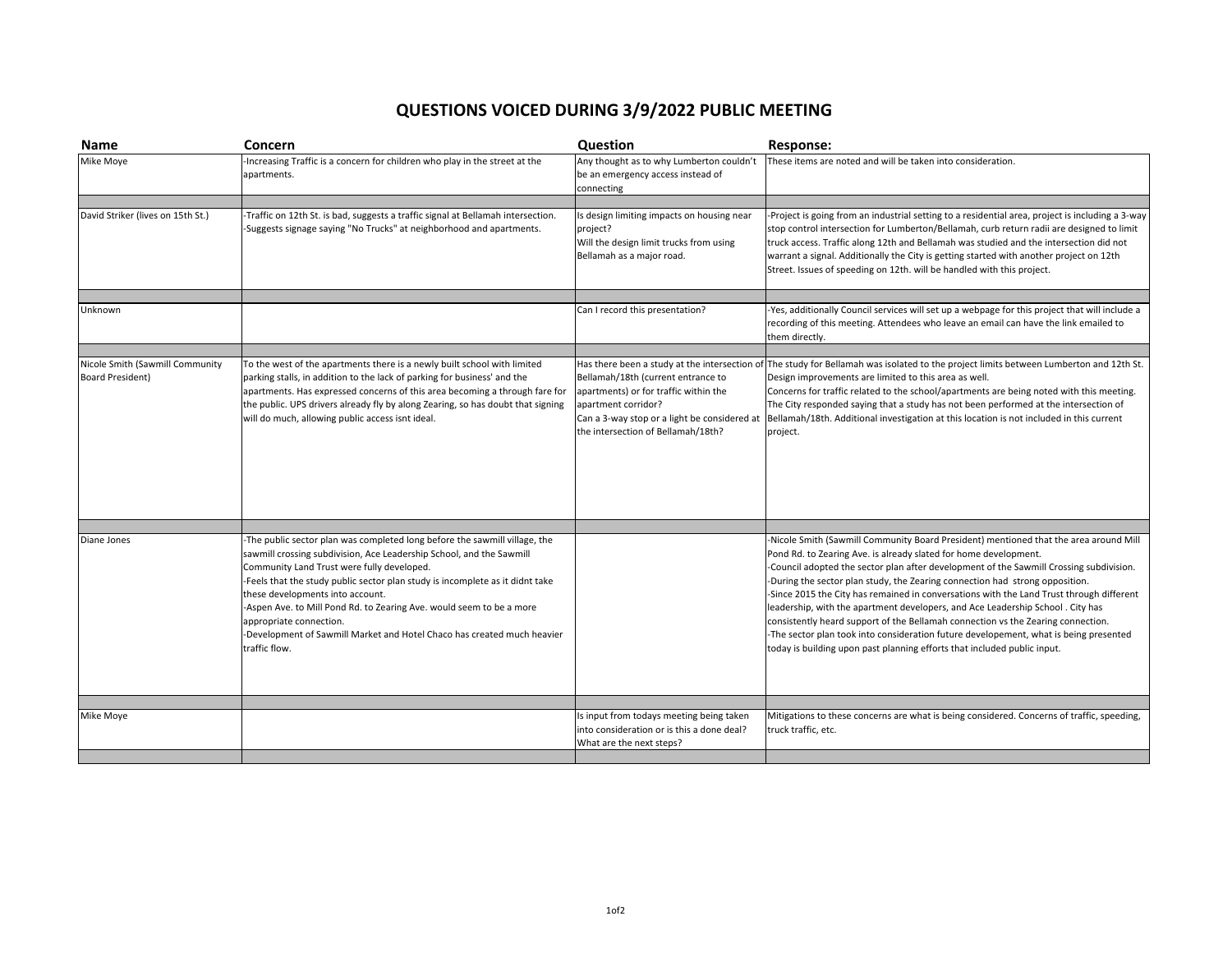### **QUESTIONS VOICED DURING 3/9/2022 PUBLIC MEETING**

| <b>Name</b>                                                | Concern                                                                                                                                                                                                                                                                                                                                                                                                       | Question                                                                                                                                                                     | <b>Response:</b>                                                                                                                                                                                                                                              |
|------------------------------------------------------------|---------------------------------------------------------------------------------------------------------------------------------------------------------------------------------------------------------------------------------------------------------------------------------------------------------------------------------------------------------------------------------------------------------------|------------------------------------------------------------------------------------------------------------------------------------------------------------------------------|---------------------------------------------------------------------------------------------------------------------------------------------------------------------------------------------------------------------------------------------------------------|
| David Styker                                               |                                                                                                                                                                                                                                                                                                                                                                                                               | Public input now is different than input fror<br>2015, doesn't understand why the<br>connection at Zearing isnt being<br>considered?                                         | -We are taking note of questions and concerns to be considered.<br>-Comments will be shared with City.                                                                                                                                                        |
|                                                            |                                                                                                                                                                                                                                                                                                                                                                                                               |                                                                                                                                                                              |                                                                                                                                                                                                                                                               |
| Diane Jones                                                | -Feels that the City has not been taking publics needs into consideration. Lacks  -Are there any improvements to the open<br>trust in the process and still has serious concerns.<br>-First time talking about this current project with City representatives in six<br>years.                                                                                                                                | space area near the Lumberton connection.<br>Would like a park/dog park, or can get the<br>school involved with improements here.                                            | Purpose of this meeting is to document comments and any suggestions the public would<br>like to see with the proposed design improvements.                                                                                                                    |
|                                                            |                                                                                                                                                                                                                                                                                                                                                                                                               |                                                                                                                                                                              |                                                                                                                                                                                                                                                               |
| Ralph Gonzales (Ace Leadership)                            | -Ace Leadership has refrained from any development near the proposed<br>Bellamah extension because of conversations held about the proposed<br>improvements.<br>-Concerns about traffic from both schools utilizing side streets and their<br>impacts to the community.<br>-Hoping not to impact the community with different routes of travel, but will<br>observe and stay on top of Ace Leadership routes. |                                                                                                                                                                              |                                                                                                                                                                                                                                                               |
|                                                            |                                                                                                                                                                                                                                                                                                                                                                                                               |                                                                                                                                                                              |                                                                                                                                                                                                                                                               |
| Mike Moye                                                  | -New administration wants to focus on more of a biking and walking<br>community and less of a gasoline/electric vehicle combing the area. Feels that<br>building a road here doesn't seem to be the way to go.<br>-Would like to make this area more pedestrian focused.                                                                                                                                      |                                                                                                                                                                              | -Pedestrian improvements like sidewalk and bicycle lanes are included as improvements<br>with this project.                                                                                                                                                   |
|                                                            |                                                                                                                                                                                                                                                                                                                                                                                                               |                                                                                                                                                                              |                                                                                                                                                                                                                                                               |
| David Stryker                                              |                                                                                                                                                                                                                                                                                                                                                                                                               | -Pedestrian wheelchair ramps at<br>intersection of 12th street/Bellamah as well<br>as bike lanes lead to no connection at the<br>intersection, a signal should be installed. | -There is an existing bike lane on 12th St., this project will provide a bicycle lane<br>connection.<br>Existing wheel chair access ramps exist for a south to north crossing across Bellamah,<br>these are proposed to be designed to current ADA standards. |
|                                                            |                                                                                                                                                                                                                                                                                                                                                                                                               |                                                                                                                                                                              |                                                                                                                                                                                                                                                               |
| Mike Moye                                                  |                                                                                                                                                                                                                                                                                                                                                                                                               | Will bumbouts and parking spaces be<br>removed within the apartment complex?                                                                                                 | -No, this project is limited to a connection into the apartments only.                                                                                                                                                                                        |
|                                                            |                                                                                                                                                                                                                                                                                                                                                                                                               |                                                                                                                                                                              |                                                                                                                                                                                                                                                               |
| Nicole Smith (Sawmill Community<br><b>Board President)</b> |                                                                                                                                                                                                                                                                                                                                                                                                               | -Can any unanswered questions be<br>answered and posted on the website as<br>well?                                                                                           | -Yes.                                                                                                                                                                                                                                                         |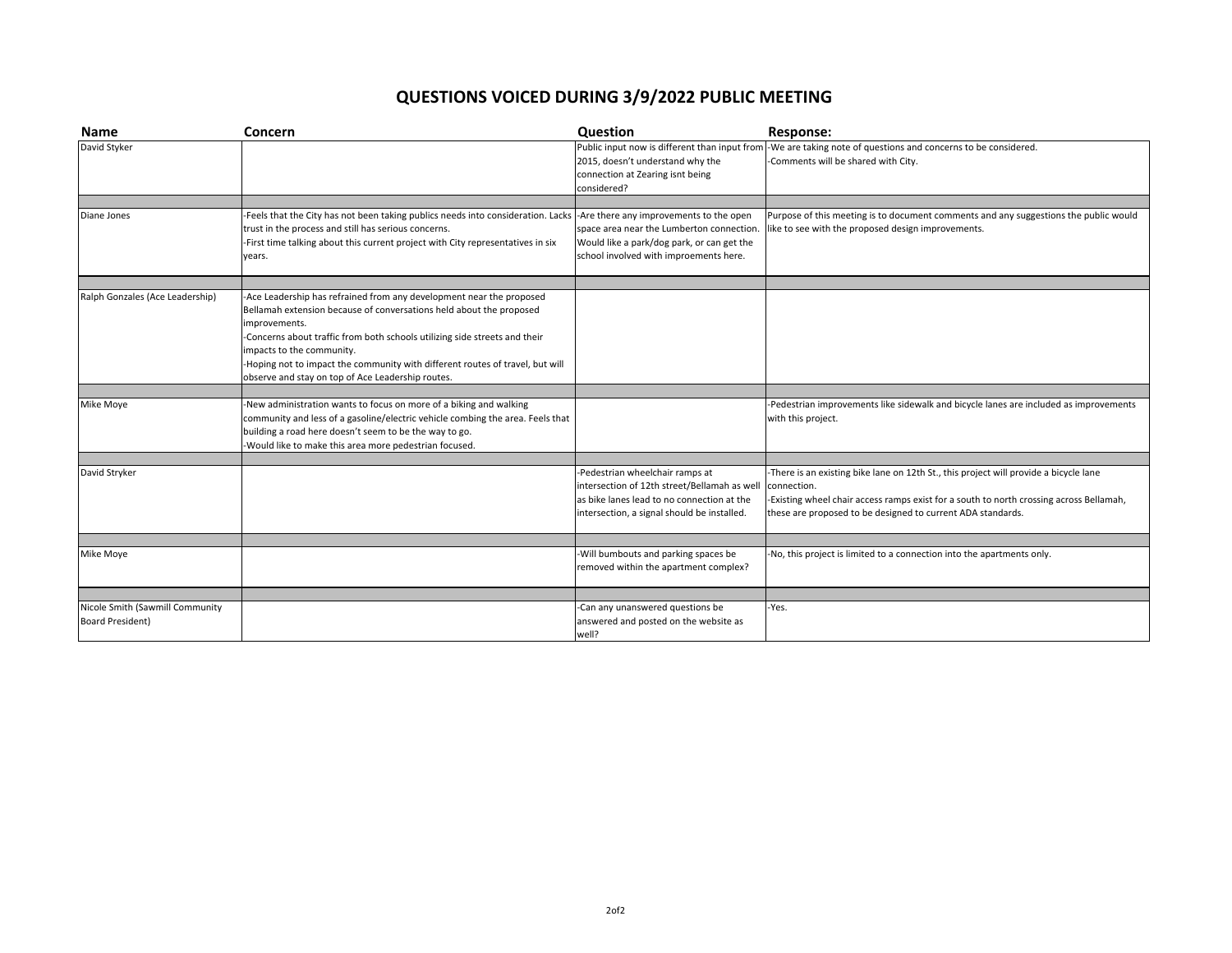| Name                   | <b>Email Address</b>           | Concern                                                                                                                                                                                                                                                                                                                                                                                                                                                                                                                                                                                                                                                                                                                                                                                                                                                                                                                                                                                                                                                                                                                                                                                                                                                                                                                                                           | Question                                                                                                                                                                                                                                                                                                                                                                                                                                                                                                                                                                                                                                                                                                                                                                                                                                                        |
|------------------------|--------------------------------|-------------------------------------------------------------------------------------------------------------------------------------------------------------------------------------------------------------------------------------------------------------------------------------------------------------------------------------------------------------------------------------------------------------------------------------------------------------------------------------------------------------------------------------------------------------------------------------------------------------------------------------------------------------------------------------------------------------------------------------------------------------------------------------------------------------------------------------------------------------------------------------------------------------------------------------------------------------------------------------------------------------------------------------------------------------------------------------------------------------------------------------------------------------------------------------------------------------------------------------------------------------------------------------------------------------------------------------------------------------------|-----------------------------------------------------------------------------------------------------------------------------------------------------------------------------------------------------------------------------------------------------------------------------------------------------------------------------------------------------------------------------------------------------------------------------------------------------------------------------------------------------------------------------------------------------------------------------------------------------------------------------------------------------------------------------------------------------------------------------------------------------------------------------------------------------------------------------------------------------------------|
| <b>Bret Blanchard</b>  | lanchard0579@gmail.com         | Requesting documents and/or information further detailing the project.                                                                                                                                                                                                                                                                                                                                                                                                                                                                                                                                                                                                                                                                                                                                                                                                                                                                                                                                                                                                                                                                                                                                                                                                                                                                                            |                                                                                                                                                                                                                                                                                                                                                                                                                                                                                                                                                                                                                                                                                                                                                                                                                                                                 |
|                        |                                |                                                                                                                                                                                                                                                                                                                                                                                                                                                                                                                                                                                                                                                                                                                                                                                                                                                                                                                                                                                                                                                                                                                                                                                                                                                                                                                                                                   |                                                                                                                                                                                                                                                                                                                                                                                                                                                                                                                                                                                                                                                                                                                                                                                                                                                                 |
| <b>Steve Meyer</b>     | nyyerins@aol.com               |                                                                                                                                                                                                                                                                                                                                                                                                                                                                                                                                                                                                                                                                                                                                                                                                                                                                                                                                                                                                                                                                                                                                                                                                                                                                                                                                                                   | Requested a map of the project.                                                                                                                                                                                                                                                                                                                                                                                                                                                                                                                                                                                                                                                                                                                                                                                                                                 |
| <b>Rick Jones</b>      | pjonesiii@outlook.com          |                                                                                                                                                                                                                                                                                                                                                                                                                                                                                                                                                                                                                                                                                                                                                                                                                                                                                                                                                                                                                                                                                                                                                                                                                                                                                                                                                                   | 1. Is there a drawing of what it will<br>look like? Curious about how close the road will be our property wall - such as will there be a sidewalk between us<br>and the road?<br>2. Do we have any assurance that any jack-hammer work, etc will not damage our property (walls, foundation)? Is<br>there any recourse if it happens?<br>3. What will be done to stabilize our front yard (which is higher than the current road surface)?<br>4. Will there be a three-way stop at Bellamah and Lumberton?<br>5. Are there any studies about traffic volumes expected on Bellamah (extension area) and Lumberton DR?<br>6. What are the city's plans for the old industrial site if it falls outside roadway, landscaping, sidewalk, bike path etc<br>for the Bellamah extension? There are power lines, the base of old metal stanchions, old test wells, etc. |
|                        |                                |                                                                                                                                                                                                                                                                                                                                                                                                                                                                                                                                                                                                                                                                                                                                                                                                                                                                                                                                                                                                                                                                                                                                                                                                                                                                                                                                                                   |                                                                                                                                                                                                                                                                                                                                                                                                                                                                                                                                                                                                                                                                                                                                                                                                                                                                 |
| <b>David Leeder</b>    | davidrleeder@gmail.com         | recently moved into the sawmill land trust and it's a great community.<br>We are currently dealing with a ton of traffic in the area and I don't want MORE traffic in the community. There is<br>already Mountain road that connects 12th to Rio Grande. This brings more than enough traffic into our community.<br>strongly oppose this extension.                                                                                                                                                                                                                                                                                                                                                                                                                                                                                                                                                                                                                                                                                                                                                                                                                                                                                                                                                                                                              |                                                                                                                                                                                                                                                                                                                                                                                                                                                                                                                                                                                                                                                                                                                                                                                                                                                                 |
|                        |                                |                                                                                                                                                                                                                                                                                                                                                                                                                                                                                                                                                                                                                                                                                                                                                                                                                                                                                                                                                                                                                                                                                                                                                                                                                                                                                                                                                                   |                                                                                                                                                                                                                                                                                                                                                                                                                                                                                                                                                                                                                                                                                                                                                                                                                                                                 |
| <b>Alfred Sandoval</b> | asandoval1861@gmail.com        | am a former resident of the sawmill community and feel there is too much traffic there as it is. The sawmill market<br>has brought so much car traffic, they would park in front of my house. I disagree with the bellamah extension and<br>don't feel that this is a good solution for the current traffic situation.<br>My daughter currently lives on the land trust and the number of speeding cars and people running the stop signs is<br>TOO manv.<br>Please do not allow more traffic into this quaint area. Rio Grande Blvd needs to be reworked prior to adding more<br>traffic to the community.                                                                                                                                                                                                                                                                                                                                                                                                                                                                                                                                                                                                                                                                                                                                                       |                                                                                                                                                                                                                                                                                                                                                                                                                                                                                                                                                                                                                                                                                                                                                                                                                                                                 |
|                        |                                |                                                                                                                                                                                                                                                                                                                                                                                                                                                                                                                                                                                                                                                                                                                                                                                                                                                                                                                                                                                                                                                                                                                                                                                                                                                                                                                                                                   |                                                                                                                                                                                                                                                                                                                                                                                                                                                                                                                                                                                                                                                                                                                                                                                                                                                                 |
| <b>Rosemary Garley</b> | garley.2012@gmail.com          | will not be able to attend this meeting but would like to very much voice my objection to this project. If this project<br>is approved, does anyone in the community really believe the community can accommodate this type of traffic? I<br>don't believe so, it could very well destroy the image and quality of life the Sawmill Community is trying to protect.<br>On the subject of notification, I learned of this meeting from a television station. Were the residents of this area<br>notified in a different manner? There is a Board and newsletter that is provided to the residents; since this will<br>impact the residents, why wasn't a little bit more effort put into notifying the people that this project will truly affect?                                                                                                                                                                                                                                                                                                                                                                                                                                                                                                                                                                                                                 |                                                                                                                                                                                                                                                                                                                                                                                                                                                                                                                                                                                                                                                                                                                                                                                                                                                                 |
|                        |                                |                                                                                                                                                                                                                                                                                                                                                                                                                                                                                                                                                                                                                                                                                                                                                                                                                                                                                                                                                                                                                                                                                                                                                                                                                                                                                                                                                                   |                                                                                                                                                                                                                                                                                                                                                                                                                                                                                                                                                                                                                                                                                                                                                                                                                                                                 |
| <b>Chad Rennaker</b>   | rennaker@palindromecreates.com | BELLAMAH AVENUE EXTENSION<br>Public Comment<br>Palindrome began to develop the Sawmill Village over 12 years ago in partnership with the Sawmill Community Land<br>Trust. As a truly mixed-use and mixed income development, Sawmill Village was a forward-thinking concept in<br>Albuquerque at the time. From the very beginning, the design of Sawmill Village incorporated the Bellamah<br>connection to 12th Street and this connection was viewed as a vital contributor for the success of our commercial<br>tenants.<br>The viability of our commercial tenants, in turn, was necessary to ensure the success of the urban-style residential<br>units. Without this vital connection, commercial tenants have been left buried inside a "one-way-in" development<br>and only tenants that rely on "appointment-only" commerce can survive. This type of commercial activity does not<br>energize a community and as a result, Sawmill Village has not become the vibrant, mixed-use catalyst it was designed<br>to be.<br>Palindrome supported it 12 years ago and has patiently waited for this connection to be finished. The connection will<br>not only bring much needed vibrancy to our commercial tenants, it will also complete the overall urban vision<br>intended in the project's original design.<br>Chad Rennaker<br>Palindrome Communities |                                                                                                                                                                                                                                                                                                                                                                                                                                                                                                                                                                                                                                                                                                                                                                                                                                                                 |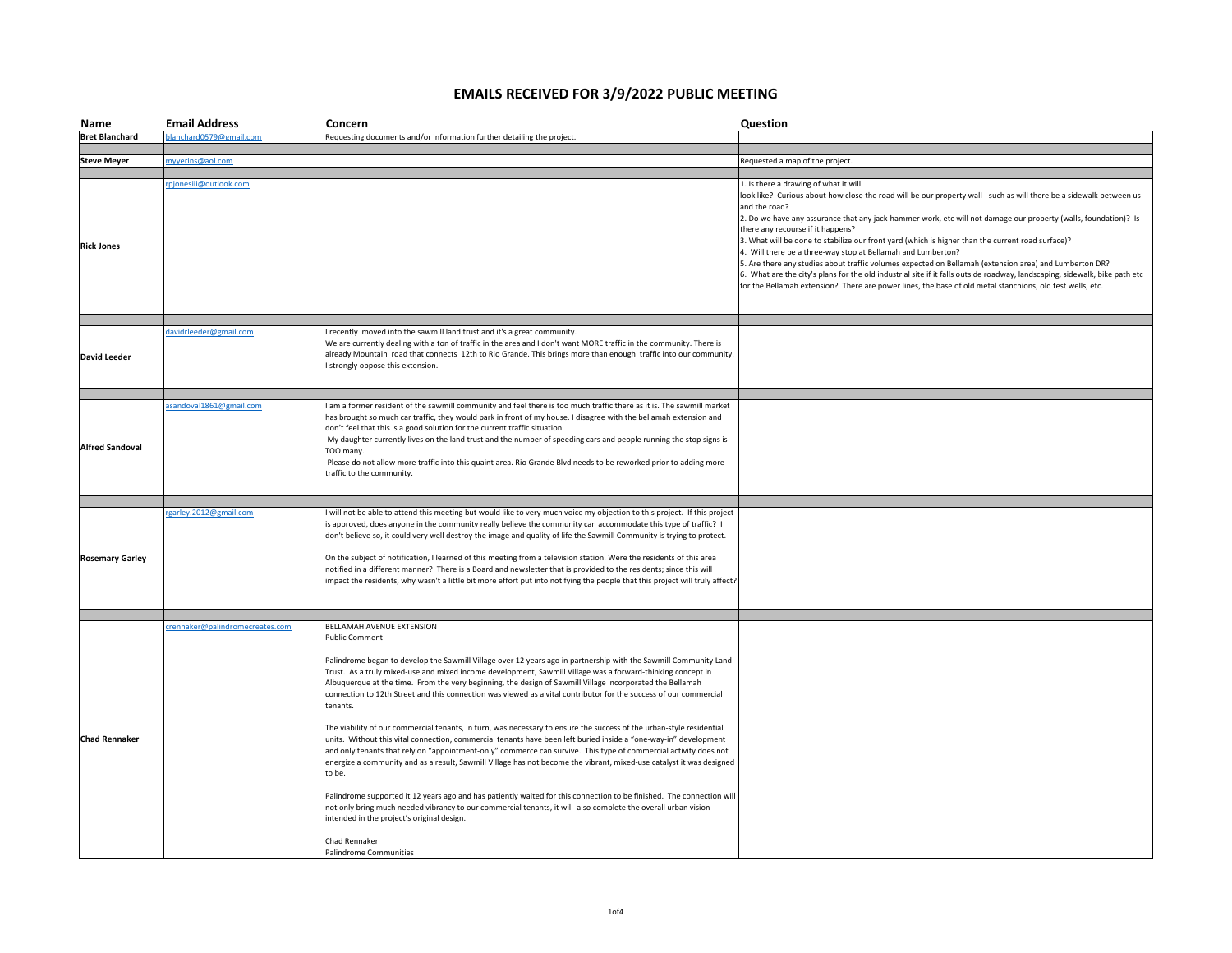| Name                      | <b>Email Address</b>       | Concern                                                                                                                                                                                                                                                                                                                                                                                                                                                                                                                                                                                                                                                                                                                                                                    | Question                                                                                                                                                                                                                                                                                                                                                              |
|---------------------------|----------------------------|----------------------------------------------------------------------------------------------------------------------------------------------------------------------------------------------------------------------------------------------------------------------------------------------------------------------------------------------------------------------------------------------------------------------------------------------------------------------------------------------------------------------------------------------------------------------------------------------------------------------------------------------------------------------------------------------------------------------------------------------------------------------------|-----------------------------------------------------------------------------------------------------------------------------------------------------------------------------------------------------------------------------------------------------------------------------------------------------------------------------------------------------------------------|
|                           |                            |                                                                                                                                                                                                                                                                                                                                                                                                                                                                                                                                                                                                                                                                                                                                                                            |                                                                                                                                                                                                                                                                                                                                                                       |
| <b>Sally Wolford</b>      | wolf4801@msn.com           | Rio Grande Blvd. The community is already inundated with traffic that does not follow traffic laws.<br>There has already been ample business development without the City of Albuquerque providing even basic<br>infrastructure such as sidewalks, crosswalks, roundabouts, or parking.<br>Noise ordinances are violated by business interests in a mixed use neighborhood. A through corridor between 12th<br>Street and Rio Grande will only bring much increased traffic and will decrease the safety of pedestrians.                                                                                                                                                                                                                                                   |                                                                                                                                                                                                                                                                                                                                                                       |
|                           |                            |                                                                                                                                                                                                                                                                                                                                                                                                                                                                                                                                                                                                                                                                                                                                                                            |                                                                                                                                                                                                                                                                                                                                                                       |
| Rebecca Lucero            | Rebecca.Lucero@hotmail.com | Rio Grande Blvd. The community is already inundated with traffic that does not follow traffic laws. I oppose the<br>extension.                                                                                                                                                                                                                                                                                                                                                                                                                                                                                                                                                                                                                                             |                                                                                                                                                                                                                                                                                                                                                                       |
|                           |                            |                                                                                                                                                                                                                                                                                                                                                                                                                                                                                                                                                                                                                                                                                                                                                                            |                                                                                                                                                                                                                                                                                                                                                                       |
|                           | udphil@nmia.com            | was just informed that there is a meeting this evening re the proposal to run Bellamah through from 12th Street to<br>Rio Grande Blvd. Given the amount of development that has taken place in the Sawmill area including a new school at<br>the turning point connecting to the extant Bellamah, this is a dangerous proposal. There is already twice the<br>pedestrian traffic and more vehicle traffic with the Market etc. In addition Rio Grande is already more backed up at<br>rush hour than 12th Street, so why add to the congestion? Please leave 12th and Rio Grande unconnected from<br>Mountain to Indian School except for I-40 for the sake of the students, neighbors, shoppers and diners.                                                               |                                                                                                                                                                                                                                                                                                                                                                       |
| <b>Judith Phillips</b>    |                            |                                                                                                                                                                                                                                                                                                                                                                                                                                                                                                                                                                                                                                                                                                                                                                            |                                                                                                                                                                                                                                                                                                                                                                       |
|                           |                            |                                                                                                                                                                                                                                                                                                                                                                                                                                                                                                                                                                                                                                                                                                                                                                            |                                                                                                                                                                                                                                                                                                                                                                       |
| <b>Scot Key</b>           | jscotkey@gmail.com         |                                                                                                                                                                                                                                                                                                                                                                                                                                                                                                                                                                                                                                                                                                                                                                            | Mr. Miera: Saw the notice on this meeting tonight, but having a heck of a time finding the Zoom link on the City<br>pages. Could you pass that along?                                                                                                                                                                                                                 |
|                           |                            |                                                                                                                                                                                                                                                                                                                                                                                                                                                                                                                                                                                                                                                                                                                                                                            |                                                                                                                                                                                                                                                                                                                                                                       |
| Pamela Martocci           | nartoccip@gmail.com        |                                                                                                                                                                                                                                                                                                                                                                                                                                                                                                                                                                                                                                                                                                                                                                            | Rio Grande Blvd. The community is already inundated with traffic that does not follow traffic laws.<br>Also, is it possible to get these notices from the City in a more timely manner? An email less than 3 hours from the<br>deadline is unacceptable, and I understand the decision has already been made. Would you please advise what the<br>final decision was? |
|                           |                            |                                                                                                                                                                                                                                                                                                                                                                                                                                                                                                                                                                                                                                                                                                                                                                            |                                                                                                                                                                                                                                                                                                                                                                       |
| <b>Esther Golden</b>      | etgolden@yahoo.com         | Comment on the project: I'm not sure we need this extension. However if people are determined to build it, I just<br>hope you make a 3-or 4-way stop at the intersection where traffic from Sawmill village / Artisan Apartments connects<br>to 18th and Bellamah. That intersection is already a little dangerous the way some people whip around from 18th to<br>Bellamah, and people jump out from the apartment street. If you plan to add to that traffic, it will just be worse.                                                                                                                                                                                                                                                                                     |                                                                                                                                                                                                                                                                                                                                                                       |
|                           |                            |                                                                                                                                                                                                                                                                                                                                                                                                                                                                                                                                                                                                                                                                                                                                                                            |                                                                                                                                                                                                                                                                                                                                                                       |
| <b>Andres De Santiago</b> | ndresds3376@gmail.com      | am a community member of the Sawmill Landtrust and I can attest to the fact that our area has an increase in traffic<br>over the past year due to the addition of the Sawmill market. Sadly, there was minimal parking added with this<br>construction, leading to cars parked up and down our neighborhood and in front of our houses, reducing my access to<br>my own home. Add in events such as the Van Gogh Exhibit in the same area, and these parking and traffic problems<br>have become even more apparent.<br>The extension of Bellamah would add even more to the already existing traffic issues as more cars come through our<br>area. I oppose the Bellamah Avenue Extension, and hope you consider the impacts on community members as you<br>move forward. |                                                                                                                                                                                                                                                                                                                                                                       |
|                           |                            |                                                                                                                                                                                                                                                                                                                                                                                                                                                                                                                                                                                                                                                                                                                                                                            |                                                                                                                                                                                                                                                                                                                                                                       |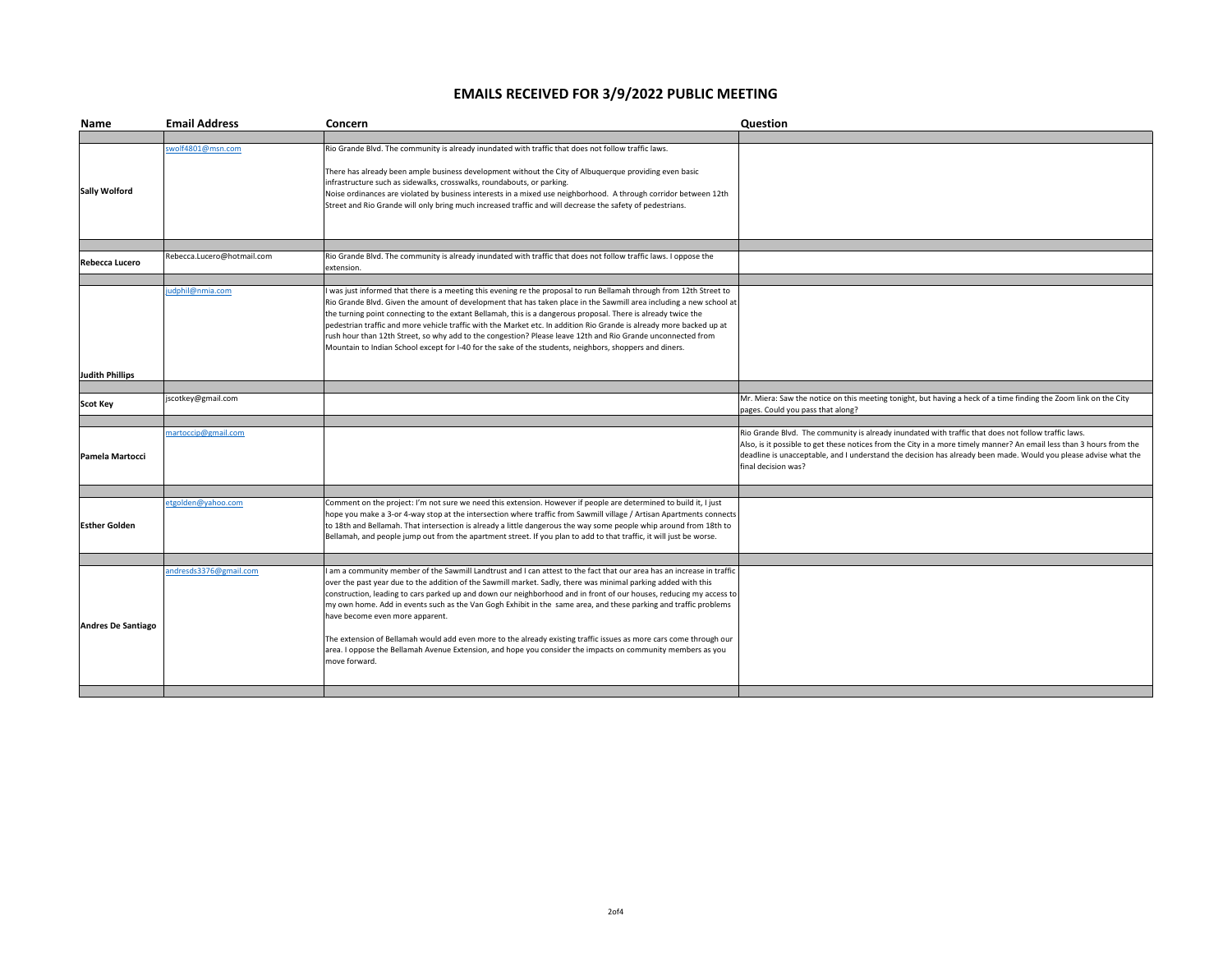| Name                     | <b>Email Address</b>        | Concern                                                                                                                                                                                                                                                                                                                                                                                                                                                                                                                                                                                                                                                                                                                                                                                                                                                                                                                                                                                                                                                                                                                                                                                                                                                                                                                                                                                                                                                                       | Question                                                                                                                                                                                                                                                                                                                                                                                                                                                                                                                                                                                                                                                                                                                                                                                                                                                                                                                              |
|--------------------------|-----------------------------|-------------------------------------------------------------------------------------------------------------------------------------------------------------------------------------------------------------------------------------------------------------------------------------------------------------------------------------------------------------------------------------------------------------------------------------------------------------------------------------------------------------------------------------------------------------------------------------------------------------------------------------------------------------------------------------------------------------------------------------------------------------------------------------------------------------------------------------------------------------------------------------------------------------------------------------------------------------------------------------------------------------------------------------------------------------------------------------------------------------------------------------------------------------------------------------------------------------------------------------------------------------------------------------------------------------------------------------------------------------------------------------------------------------------------------------------------------------------------------|---------------------------------------------------------------------------------------------------------------------------------------------------------------------------------------------------------------------------------------------------------------------------------------------------------------------------------------------------------------------------------------------------------------------------------------------------------------------------------------------------------------------------------------------------------------------------------------------------------------------------------------------------------------------------------------------------------------------------------------------------------------------------------------------------------------------------------------------------------------------------------------------------------------------------------------|
| <b>Kristina Leeder</b>   | cristina1773@msn.com        | HIS my name is Kristina and I am a member of the SCLT board. I heard from a friend about tonight's meeting. I was<br>disappointed to hear about the meeting from someone else, instead of from the city directly. I spoke with our board<br>president this morning and she was unaware.<br>I strongly oppose this extension due to the overwhelming amount of traffic in the area. I have lived on the landtrust<br>for 14 years. The transformation in the area of the Landtrust is bittersweet.<br>I am frustrated with the overflow parking & noise situation from the Sawmill Market, but this email is not to discuss<br>that. I have called the city multiple times to request center striping/hydrant/stop sign yellow paint. People drive<br>dangerously in the community. I live close to a stop sign that is often ignored. People cut through Bellamah to<br>Zearing and often treat it as a speedway. Zearing could definitely use speed bumps. I have a small child and am often<br>nervous crossing the street with her to get the mail or even to walk to the sawmill market. The weekends are full of<br>horns honking from people slowly driving in Bellamah causing traffic issues, or the people who don't use the one<br>crosswalk that is painted. The area around Hotel Chaco and the market is currently a disaster. There are several issues<br>that need to be addressed before a through date in a parking lot, Aka, sawmill crossing, is approved. |                                                                                                                                                                                                                                                                                                                                                                                                                                                                                                                                                                                                                                                                                                                                                                                                                                                                                                                                       |
|                          |                             |                                                                                                                                                                                                                                                                                                                                                                                                                                                                                                                                                                                                                                                                                                                                                                                                                                                                                                                                                                                                                                                                                                                                                                                                                                                                                                                                                                                                                                                                               |                                                                                                                                                                                                                                                                                                                                                                                                                                                                                                                                                                                                                                                                                                                                                                                                                                                                                                                                       |
| <b>Alicia S Castillo</b> | diciasamantha.xo@icloud.com | I am a resident on the Sawmill Land Trust and I oppose the extension of Bellamah. This would create a bigger issue<br>with the homeless traffic, which we already have. Please look for a better option as this would be detrimental to our<br>community.                                                                                                                                                                                                                                                                                                                                                                                                                                                                                                                                                                                                                                                                                                                                                                                                                                                                                                                                                                                                                                                                                                                                                                                                                     |                                                                                                                                                                                                                                                                                                                                                                                                                                                                                                                                                                                                                                                                                                                                                                                                                                                                                                                                       |
|                          |                             | Adam,                                                                                                                                                                                                                                                                                                                                                                                                                                                                                                                                                                                                                                                                                                                                                                                                                                                                                                                                                                                                                                                                                                                                                                                                                                                                                                                                                                                                                                                                         |                                                                                                                                                                                                                                                                                                                                                                                                                                                                                                                                                                                                                                                                                                                                                                                                                                                                                                                                       |
|                          | pjonesiii@outlook.com       | Thank you for the information and the very professional way you conducted last night's meeting.                                                                                                                                                                                                                                                                                                                                                                                                                                                                                                                                                                                                                                                                                                                                                                                                                                                                                                                                                                                                                                                                                                                                                                                                                                                                                                                                                                               |                                                                                                                                                                                                                                                                                                                                                                                                                                                                                                                                                                                                                                                                                                                                                                                                                                                                                                                                       |
| <b>Rick Jones</b>        |                             | Just my opinion but based on the city official's statements the decision was made in 2015 (before Lumberton DR<br>existed) and we are wasting our time commenting on it.                                                                                                                                                                                                                                                                                                                                                                                                                                                                                                                                                                                                                                                                                                                                                                                                                                                                                                                                                                                                                                                                                                                                                                                                                                                                                                      |                                                                                                                                                                                                                                                                                                                                                                                                                                                                                                                                                                                                                                                                                                                                                                                                                                                                                                                                       |
|                          |                             | Again, thank you for all the information.                                                                                                                                                                                                                                                                                                                                                                                                                                                                                                                                                                                                                                                                                                                                                                                                                                                                                                                                                                                                                                                                                                                                                                                                                                                                                                                                                                                                                                     |                                                                                                                                                                                                                                                                                                                                                                                                                                                                                                                                                                                                                                                                                                                                                                                                                                                                                                                                       |
|                          |                             |                                                                                                                                                                                                                                                                                                                                                                                                                                                                                                                                                                                                                                                                                                                                                                                                                                                                                                                                                                                                                                                                                                                                                                                                                                                                                                                                                                                                                                                                               | Hello Mr. Miera.                                                                                                                                                                                                                                                                                                                                                                                                                                                                                                                                                                                                                                                                                                                                                                                                                                                                                                                      |
| <b>David Lee</b>         | lowntowndavid@yahoo.com     |                                                                                                                                                                                                                                                                                                                                                                                                                                                                                                                                                                                                                                                                                                                                                                                                                                                                                                                                                                                                                                                                                                                                                                                                                                                                                                                                                                                                                                                                               | Here are a few things I am not completely confident that I heard correctly last night that I'm hoping you can address.<br>Is the facility at the proposed intersection of Bellamah and Lumberton properly termed a mini-traffic-circle?<br>Besides the sizing of the circle to discourage trucks from entering Bellamah Crossing, are there any other measures in<br>your current plan to calm traffic or channel trucks away from certain areas?<br>I failed to catch the other two connectivity options into the area that were previously studied. Could you tell me<br>these other two options? Is the explanation of why they were ruled out simple enough for you to explain briefly?<br>Do I understand correctly that the plan is to study the public comments, refine the plan, have another public meeting<br>toward the end of summer, refine the plan again if needed, and begin construction toward the end of the year? |
| <b>Judy Gallegos</b>     | iudy413ar@msn.com           | Rio Grande Blvd. The community is already inundated with traffic that does not follow traffic laws.<br>Sent from Mail for Windows<br>This area has become unfriendly to anyone trying to ride their bikesTraffic is horrible nowand added to the<br>problem is the Immersion Art installationPlease re-consider this idea of the cut thruthank you                                                                                                                                                                                                                                                                                                                                                                                                                                                                                                                                                                                                                                                                                                                                                                                                                                                                                                                                                                                                                                                                                                                            |                                                                                                                                                                                                                                                                                                                                                                                                                                                                                                                                                                                                                                                                                                                                                                                                                                                                                                                                       |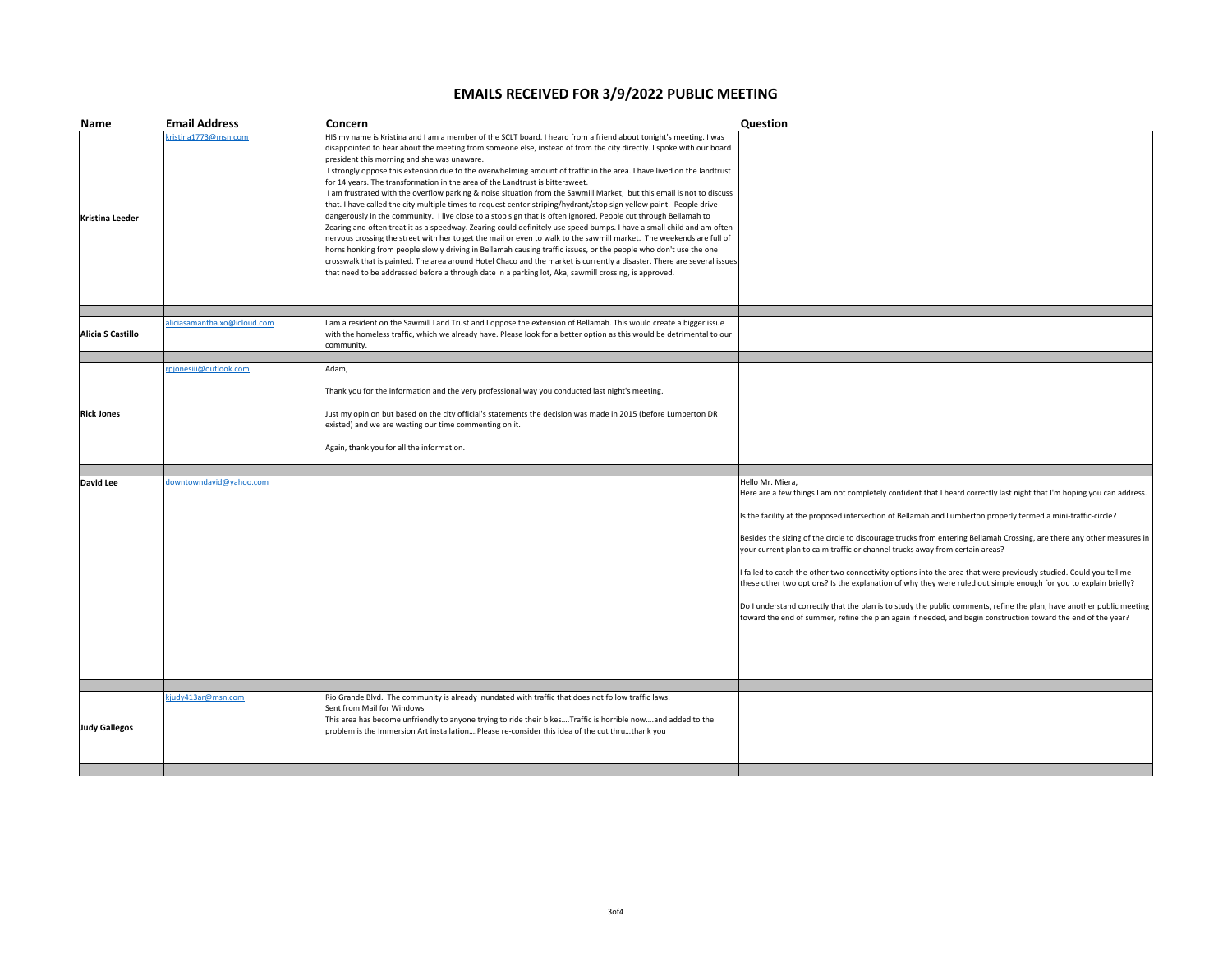| Name                 | <b>Email Address</b> | Question<br>Concern                                                                                                                                                                                                                                                                                                                                                                                                                                                                                                                                                                                                                                                                                                                                                                                                                                                                                                                                                                                                                                                                                                                                                                                                                                                                                                                                                                                                                                                                                                                   |  |
|----------------------|----------------------|---------------------------------------------------------------------------------------------------------------------------------------------------------------------------------------------------------------------------------------------------------------------------------------------------------------------------------------------------------------------------------------------------------------------------------------------------------------------------------------------------------------------------------------------------------------------------------------------------------------------------------------------------------------------------------------------------------------------------------------------------------------------------------------------------------------------------------------------------------------------------------------------------------------------------------------------------------------------------------------------------------------------------------------------------------------------------------------------------------------------------------------------------------------------------------------------------------------------------------------------------------------------------------------------------------------------------------------------------------------------------------------------------------------------------------------------------------------------------------------------------------------------------------------|--|
| <b>Sally Wolford</b> | swolf9458@gmail.com  | I hope you are receptive to my reaching out to you.<br>I've lived at Sawmill Lofts for the past 4 years, I am disabled at 63 years old, and I am a lifelong resident of New Mexico.<br>I wish I could have attended the meeting about the Bellamah extension on March 9th but my disability leaves me fatigued in the evenings. First, I will make comments about the proposed extension of Bellamah Avenue from 12th<br>to Sawmill Village. Second, I will comment on an additional problem facing this mixed use neighborhood which I have battled for over a year.<br>The Bellamah extension will create more intensive traffic congestion in our neighborhood which is already overwhelmed with traffic. These traffic issues are a huge concern to residents of the Sawmill District. The huge inf<br>from the Sawmill Market alone has compromised pedestrian and bicycle safety in our neighborhood. Now that the Charter School has opened the traffic has worsened. With the proposed development of the Outpost on the corner o<br>Bellamah and 18th Street NW, the following issues will only become more critical.<br>Prior to any more development or a street extension, please, will the City of Albuquerque first consider the need to rapidly repair the following extant problems:<br>. A stop sign is needed at the intersection of 19th Street and Bellamah. The traffic is so heavy because of the Sawmill Market and other developments. Residents have a difficult time turning left (east) onto Bellamah from |  |
|                      |                      | there is such a heavy flow of traffic (both auto and pedestrian) at peak hours.<br>. Permitted zones of parking are needed for residents that live in the Sawmill neighborhood. The parking situation is abysmal. During peak hours every existing parking lot, every street, throughout the neighborhood is pack<br>cars of patrons of the Sawmill Market and lately the Van Gogh Immersive exhibition. The parking situation is such that residents who wish to park on the street in front of Sawmill Lofts, cannot. Does the City of ABQ ever f                                                                                                                                                                                                                                                                                                                                                                                                                                                                                                                                                                                                                                                                                                                                                                                                                                                                                                                                                                                   |  |
|                      |                      | studies in the mixed use neighborhoods of Albuquerque? I would suggest they do so. It is beyond the pale of ridiculous.<br>•Sidewalk repairs need to be made on 19th St between Bellamah and Zearing. The handicapped population in our neighborhood really have a problem navigating our neighborhood.<br>.9Better street lighting. This is a high crime neighborhood. Sawmill Lofts has a huge problem with theft and vandalism in our parking lot. More efficient street lighting will help.                                                                                                                                                                                                                                                                                                                                                                                                                                                                                                                                                                                                                                                                                                                                                                                                                                                                                                                                                                                                                                       |  |
|                      |                      | .Road widening. Because of the business development in the Sawmill District, with the parking and traffic issues, bicyclists and pedestrians have to navigate the streets lined with parked cars. This is a huge safety issue.<br>. Neighborhood through street barriers. The old Sawmill neighborhood, North of Zearing has a huge increase in pass through traffic because of the Sawmill Market and other developments. Perhaps the City of Albuquerque would<br>signs for "No Through Traffic" or put in barriers to discourage pass through traffic. This would show respect for this valued remnant of the old Sawmill neighborhood. Again, a safety issue.                                                                                                                                                                                                                                                                                                                                                                                                                                                                                                                                                                                                                                                                                                                                                                                                                                                                     |  |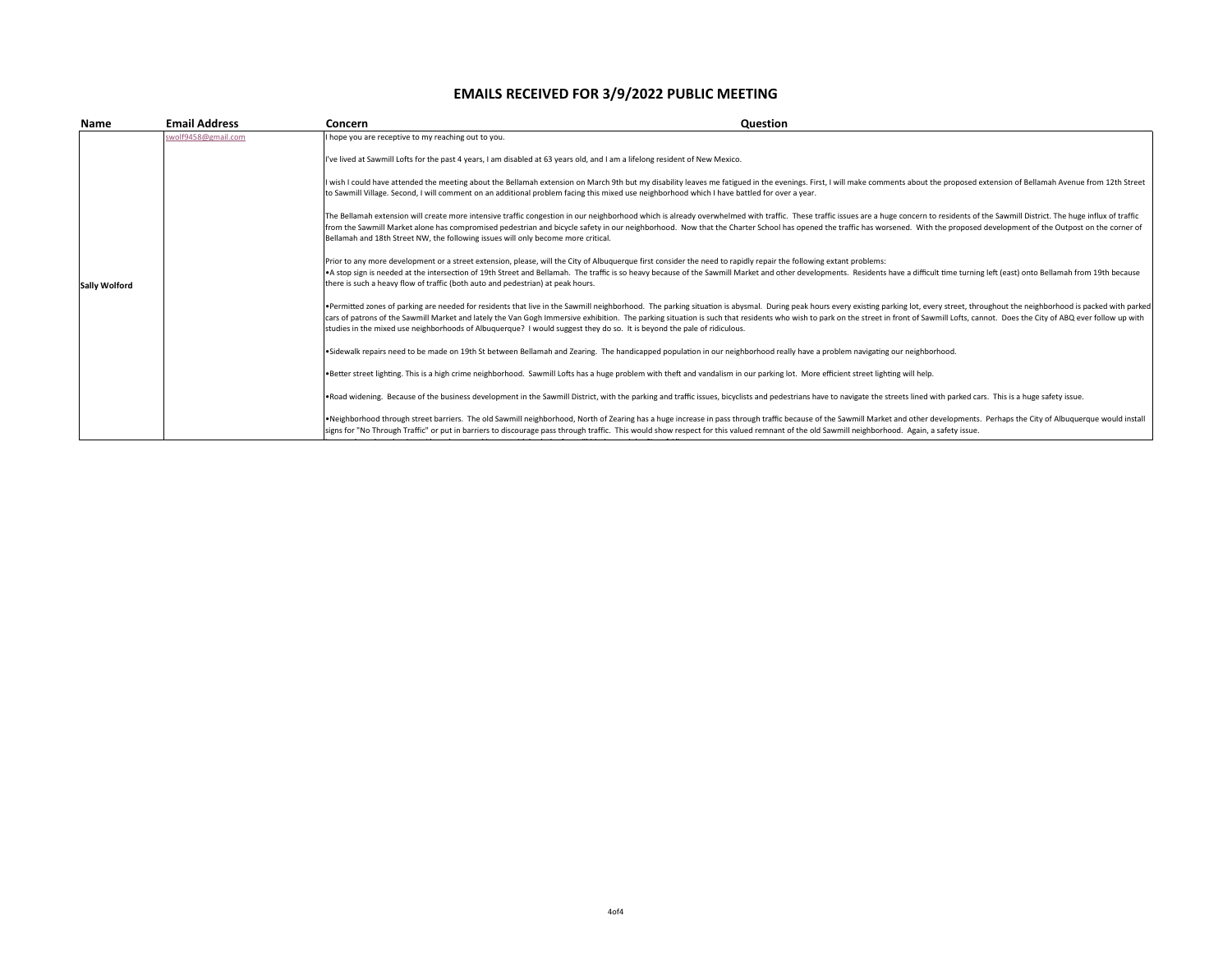## **QUESTIONS FROM CHAT BOX DURING 3/9/2022 PUBLIC MEETING**

|          | TIME: QUESTION:                                                                                                                                                                                    | <b>RESPONSE:</b>                                                                                                                                                                                                                                                                                                                                                                                                                    |
|----------|----------------------------------------------------------------------------------------------------------------------------------------------------------------------------------------------------|-------------------------------------------------------------------------------------------------------------------------------------------------------------------------------------------------------------------------------------------------------------------------------------------------------------------------------------------------------------------------------------------------------------------------------------|
| 18:06:08 | From Mike Moye to Adam Miera (Direct Message) :<br>Can I record this presentation?                                                                                                                 | -Yes, additionally a copy will be provided on the CABQ.gov website.                                                                                                                                                                                                                                                                                                                                                                 |
|          |                                                                                                                                                                                                    |                                                                                                                                                                                                                                                                                                                                                                                                                                     |
| 18:11:52 | From David to Adam Miera(Direct Message) :<br>Lots of questions                                                                                                                                    |                                                                                                                                                                                                                                                                                                                                                                                                                                     |
|          |                                                                                                                                                                                                    |                                                                                                                                                                                                                                                                                                                                                                                                                                     |
| 18:12:01 | From Jaime Leaños, SANA President :<br>can you share the presentation?                                                                                                                             | Yes, a copy will be provided on the CABQ.gov website.                                                                                                                                                                                                                                                                                                                                                                               |
| 18:12:05 | From Russell Brito, PNM :<br>Was an Aspen Avenue to Zearing to Bellamah alignment considered?                                                                                                      | -Not with this current study. But the project dates back more than 10 years with inclusion in the Sawmill/Wells Park<br>Sector Plan, within this study Zearing was considered, but Bellamah was identified as the preferred option. This was<br>identified through public input.                                                                                                                                                    |
| 18:14:00 | From Dave Roberts:<br>75 ft. seems very wide. What is the current width of Bellamah curb to curb at 12th St.                                                                                       | -75 ft is the existing right-of-way for the existing portion of the Bellamah roadway, the project is considering to<br>maintain 75 ft right-of-way for the proposed extension. The roadway itself will incorporate 2-11 ft lanes, 5 ft bicycle<br>lanes, 2 ft buffers for a total roadway width of 36 ft.                                                                                                                           |
| 18:17:09 | From Russell Brito, PNM :<br>Is the Sawmill Village "street" at the west end of the project public right-of-way or does it have a<br>easement for public access?                                   | Portions of the proposed right-of-way to be acquired have a public access easement. Additionally there is an existing<br>public access easment within the apartment parking lot that connects Bellamah Avenue to 18th St.                                                                                                                                                                                                           |
|          |                                                                                                                                                                                                    |                                                                                                                                                                                                                                                                                                                                                                                                                                     |
| 18:18:11 | From David to Adam Miera(Direct Message) :<br>how will pedestrians or bikes get across 12th?                                                                                                       | -There currently is not a crossing at this location. This could be a consideration.                                                                                                                                                                                                                                                                                                                                                 |
|          |                                                                                                                                                                                                    |                                                                                                                                                                                                                                                                                                                                                                                                                                     |
| 18:18:19 | From Scot Key:<br>Could you post a link to the presentation so that we might be looking through it to better<br>understand questions, etc.?                                                        | Yes, a copy will be provided on the CABQ.gov website.                                                                                                                                                                                                                                                                                                                                                                               |
|          |                                                                                                                                                                                                    |                                                                                                                                                                                                                                                                                                                                                                                                                                     |
| 18:22:04 | From David to Adam Miera(Direct Message) :<br>Landscaping?                                                                                                                                         | Landscaping is a consideration for the buffers between the sidewalk and the roadway.                                                                                                                                                                                                                                                                                                                                                |
|          |                                                                                                                                                                                                    |                                                                                                                                                                                                                                                                                                                                                                                                                                     |
| 18:23:25 | From Russell Brito,<br>PNM : Are traffic-calming measures within Sawmill Village a potential element of this project?                                                                              | Considerations for speed bumps within the project limits or other traffic calming measures.                                                                                                                                                                                                                                                                                                                                         |
|          |                                                                                                                                                                                                    |                                                                                                                                                                                                                                                                                                                                                                                                                                     |
| 18:23:38 | From dianne:<br>Sawmill Crossing subdivision was not developed when the Aspen corridor was looked at. What is<br>being done to consider current neighborhood? Aspen to Mill Pond is already paved. | -Since 2015 the City has remained in conversations with the Land Trust through different leadership, with the<br>apartment developers, and Ace Leadership School . City has consistently heard support of the Bellamah connection<br>vs the Zearing connection.<br>The sector plan took into consideration future developement, what is being presented today is building upon past<br>planning efforts that included public input. |
|          |                                                                                                                                                                                                    |                                                                                                                                                                                                                                                                                                                                                                                                                                     |
| 18:24:06 | From Dave Roberts:<br>When construction begins, will access to businesses from Bellamah always be available?                                                                                       | Access to business will always be available during construction.                                                                                                                                                                                                                                                                                                                                                                    |
|          |                                                                                                                                                                                                    |                                                                                                                                                                                                                                                                                                                                                                                                                                     |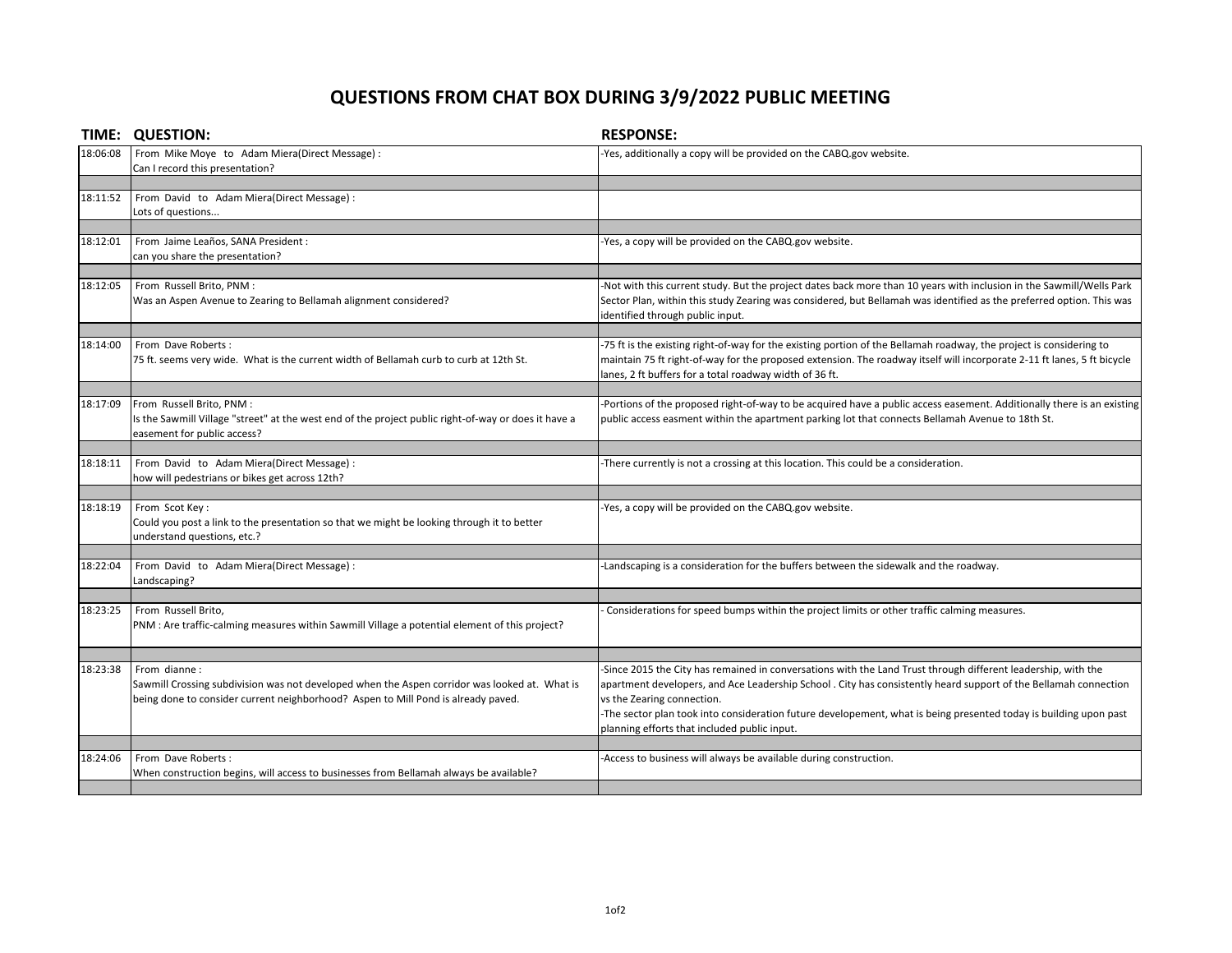## **QUESTIONS FROM CHAT BOX DURING 3/9/2022 PUBLIC MEETING**

|          | TIME: QUESTION:                                                                                                                                  | <b>RESPONSE:</b>                                                                                                                                                                                                                                                                                                                                                                                                                                                                                                     |
|----------|--------------------------------------------------------------------------------------------------------------------------------------------------|----------------------------------------------------------------------------------------------------------------------------------------------------------------------------------------------------------------------------------------------------------------------------------------------------------------------------------------------------------------------------------------------------------------------------------------------------------------------------------------------------------------------|
| 18:28:04 | From David to Adam Miera(Direct Message):<br>Can you explain again what was wrong with extending Aspen? Along the ditch?                         | -Since 2015 the City has remained in conversations with the Land Trust through different leadership, with the<br>apartment developers, and Ace Leadership School . City has consistently heard support of the Bellamah connection<br>vs the Zearing connection.<br>-The sector plan took into consideration future developement, what is being presented today is building upon past<br>planning efforts that included public input.                                                                                 |
| 18:28:48 | From David to Adam Miera(Direct Message) :                                                                                                       | -Speed bumps will be considered                                                                                                                                                                                                                                                                                                                                                                                                                                                                                      |
|          | Speed bumps?                                                                                                                                     |                                                                                                                                                                                                                                                                                                                                                                                                                                                                                                                      |
|          |                                                                                                                                                  |                                                                                                                                                                                                                                                                                                                                                                                                                                                                                                                      |
| 18:34:11 | From David Lee, Downtown Albuquerque News to Adam Miera(Direct Message) :<br>why were the other two alternatives to Bellamah extension rejected? | -During the sector plan study, the Zearing connection had strong opposition.<br>-Since 2015 the City has remained in conversations with the Land Trust through different leadership, with the<br>apartment developers, and Ace Leadership School. City has consistently heard support of the Bellamah connection<br>vs the Zearing connection.<br>-The sector plan took into consideration future developement, what is being presented today is building upon past<br>planning efforts that included public input.  |
|          |                                                                                                                                                  |                                                                                                                                                                                                                                                                                                                                                                                                                                                                                                                      |
| 18:34:22 | From David to Adam Miera(Direct Message):<br>Can you give me a link to the previous 2015 studies?                                                | -This will be provided with the COA webpage containing the presentation.                                                                                                                                                                                                                                                                                                                                                                                                                                             |
|          |                                                                                                                                                  |                                                                                                                                                                                                                                                                                                                                                                                                                                                                                                                      |
| 18:35:44 | From Russell Brito, PNM :<br>How many PNM structures would need to be relocated and does the project budget include<br>relocation costs?         | -There are 5 anticipated pnm poles to be relocated, these costs are being worked on to be included in the overall<br>project budget.                                                                                                                                                                                                                                                                                                                                                                                 |
|          |                                                                                                                                                  |                                                                                                                                                                                                                                                                                                                                                                                                                                                                                                                      |
| 18:38:03 | From David to Adam Miera(Direct Message) :<br>What is the problem of going along the tracks?                                                     | -During the sector plan study, the Zearing connection had strong opposition.<br>-Since 2015 the City has remained in conversations with the Land Trust through different leadership, with the<br>apartment developers, and Ace Leadership School . City has consistently heard support of the Bellamah connection<br>vs the Zearing connection.<br>-The sector plan took into consideration future developement, what is being presented today is building upon past<br>planning efforts that included public input. |
|          |                                                                                                                                                  |                                                                                                                                                                                                                                                                                                                                                                                                                                                                                                                      |
| 18:48:35 | From SCLT Board President:<br>When was the last traffic pattern study completed?                                                                 | -The study for Bellamah Avenue Extension Project incorporated traffic analysis and was conducted in 2020.                                                                                                                                                                                                                                                                                                                                                                                                            |
|          |                                                                                                                                                  |                                                                                                                                                                                                                                                                                                                                                                                                                                                                                                                      |
| 18:54:49 | From David to Adam Miera(Direct Message):<br>Hear Hear!                                                                                          |                                                                                                                                                                                                                                                                                                                                                                                                                                                                                                                      |
|          |                                                                                                                                                  |                                                                                                                                                                                                                                                                                                                                                                                                                                                                                                                      |
| 19:00:06 | From dianne:<br>Adam, where would the powerlines be moved to/                                                                                    | -The relocation of these poles is to be determined by PNM. We are currently working with PNM to determine this.                                                                                                                                                                                                                                                                                                                                                                                                      |